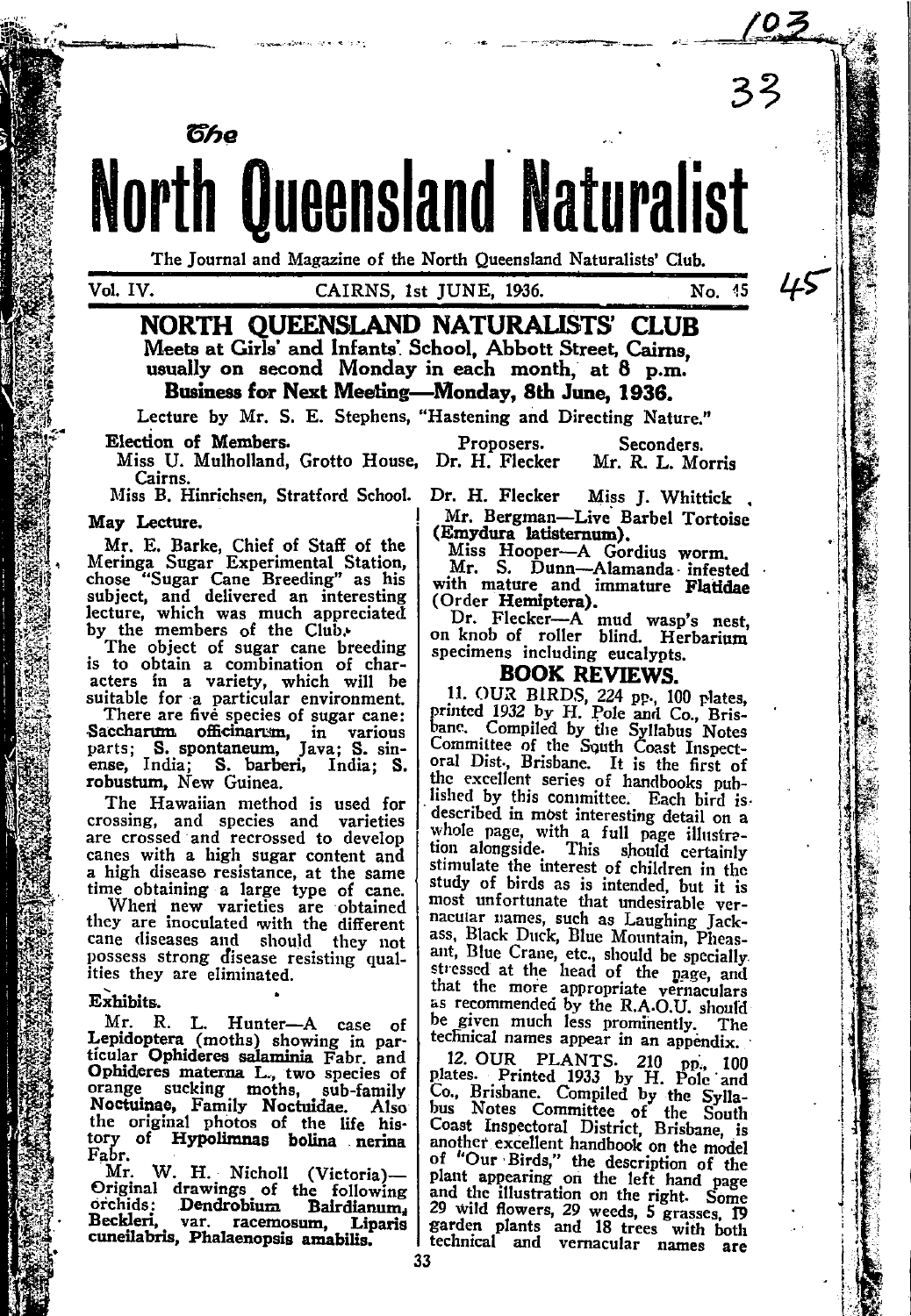#### THE NORTH. QUEENSLAND NATURALIST

found in the South Coast District. The omission of anatomical details of the flowers according to families is most wise, and this has caused in the past the abandonment of interest in botany. No-

 $i$  i  $\frac{1}{2}$ 

given, the plants being most commonly | body but a specialist is at all interested in such dissections, and the present arrangement is calculated to promote a life long interest in a very interesting study.

ffeatil.

graphiae Australiae, lV., <sup>P</sup> aphiae Australiae, IV., P. 164, <sup>a</sup> very brief Latin description appears.

Pentham in Flora australiensis, VI., p. 273, and likewise Bailey in his Flora of Oueensland, V., p. 1520, base their descriptions (mere outlines) on Mueller's, thus proving the paucity of material at hand for examination. Liparis cuneilabris has been suggested a possible variety of L. reflexa, Ldl., and in the descriptions referred to above (Bentham and Bailey). the flowers are "said to be yellow." In March  $(1934)$  a fine clump of  $L.$  cuneilabris .was received from  $Mr.$ A. Glindeman, of Brisbane, the re.- sult of one of his pericidical visits to Northern parts (via Ingham). In buds were observed, and on April 17th the following autumn (during March)

In Mueller's Fragmenta phyto-

several neat racemes were fully

sons were easy.

niv specimens:-

panded. Lindley's L. reflexa also howered with nre a few weeks earlier and as sorne of the flowers still remained in perfect condition compari-

The following description is from

L. cuneilabris. F.v.M. Habit, etc., similar to L. refexa, Ldl., but leaves longer (30'36 cm.); the sinus of lamina less acute (almost flat); pseudobulbs more slender and compressed buns more siender and compressed<br>laterally. Flowers quite yellow,<br>smaller than those of L. reflexa. Racemes erect, compact; labellum more or less cuneate, the apical part broad, apex apiculate; disk of labellum-lamina with two dark-coloured curved lines-noticeably raised into plates at base. Dorsal sepal and petals narrower than lateral sepals; petals onlv half as wide. .Column Yellow, only slightly incurved, base broad, upper and lower parts winged.<br>In the mature flower the segments

### SOME RARER NORTH QUEENSLAND ORCHIDS. By W. H. Nicholls.

1. Liparis cuneilabris, F.v.M., is one of those forms orchid growers would label "Of botanical interest only."

Nevertheless, during the flowering season a well-grown specimen is sure to attract the eye of the orchid lover. To orchidologists it is especially interesting on account of its rarity. Published descriptions of this plant are in need of supplementary data. A figure of it has (apparently) never appeared in botanical literature, with the exception of Bailey's rough line drawing in "A Compreheneive Catalogue of Queensland Plants, 1909.".



Liparis cuneilabris, F.v.M.<br>A. A typical specimen. B. A flower. C. A flower with segments reflexed.<br>D. Labellum from side. E. Column<br>from side. F. Pollen masses. G. Head of column from front. Anther <sup>r</sup>cmoved.

 $34$  34

### THE NORTH QUEENSLAND NATURALIST

reflex more definitely than in L. reflexa, Ldl.

(Sturmia angustilabris, F.v.M.) Habitats in North Queensland:-Rockingharn Bay (Dallachy), Mouril-yan. Harbour (J. W. R. Stuart), Mt. Fox. via Ingham (A. Glindeman).

(2) A new form of Dendrobium Beckleri, F.v.M. var. racemosum. N. var.

Planta robusta; flores olivacei, racemosL

Plant more robust than the typical form, which is a well known Dendrobium.

Flowers olive-green, very fragrant, the dark purplish-brown striae, so characteristic a feature of the common form is, in this variety apparent only at the extreme base of seg-<br>ments. The racemes have up to 10 flowers.

This interesting and apparently local and therefore rare form was sent to me by Mr. H. G. Henson, of Cairns. It readily responded to treatment in a heated glass house in Melbourne. and flowered during the months of September and October. Habitat: Cairns.



"<br>كى

I o 1'',,'

Dendrobium Beckleri, F.v.M. var. racemosum (N. var.), Nicholls. A. Portion of plant in bloom (reduced). B. Flower enlarged. C. Pollen masses enlarged. D. Column from front enlarged, (Column foot not shown).

P. 43, Mezoneurum brachycarpum. Add loc. Green Island (Cum-

Vot. IV., pp.? and 12, For Ammania

Page 7. Before (A.) pentandra add (A.) Rotala. F.v.M. 4. Hodgkin-

mings) and mos.  $4, 5$ .

read Ammannia.

son R. (Flecker).

# ADDENDA ET CORRIGENDA.

Vol 1., p. 6. Xanthophyllum octandrum. For  $F.v.M.$  read  $(F.v.M.)$ Domin. Vol. III., p. 3. Gastrolobium grandi-<br>florum. Add loc. Lr. slopes Mt.

Spurgeon (Hawkins) and mos. 4 and 5. P. 23. Desmodium triflorum. Add loc. Mareeba (Couper) and mos.

3, 4, 6,8 to 12.

### CENSUS OF NORTH QUEENSLAND PLANTS-(Continued)

(Figures after plants indicate flowering months)

var. glabrescens, F.M.B. 2.<br>Mt. Mulligan (Flecker). conferta, R. Br. Brush Box. 9 to

4.<br>Atherton (Swain), Cardwell<br>(Swain), Ayr. (Swain), Mth. . Burdekin R. (F.v.M.), Strath-<br>dickie N. (MacPherson), Bowen  $(Francis)$ , Edgecombe B. (Dall.). exiliflora, F.v.M. ll, 12. Daintree R. (Kajewski), Kuranda-Atherton Plat. Rockingham B. (Dall.).

taurina, R. Br. Freshwater Cr. (Bates).

longivalvis, F.v.M. Buttercup-tree. Abt. 6.